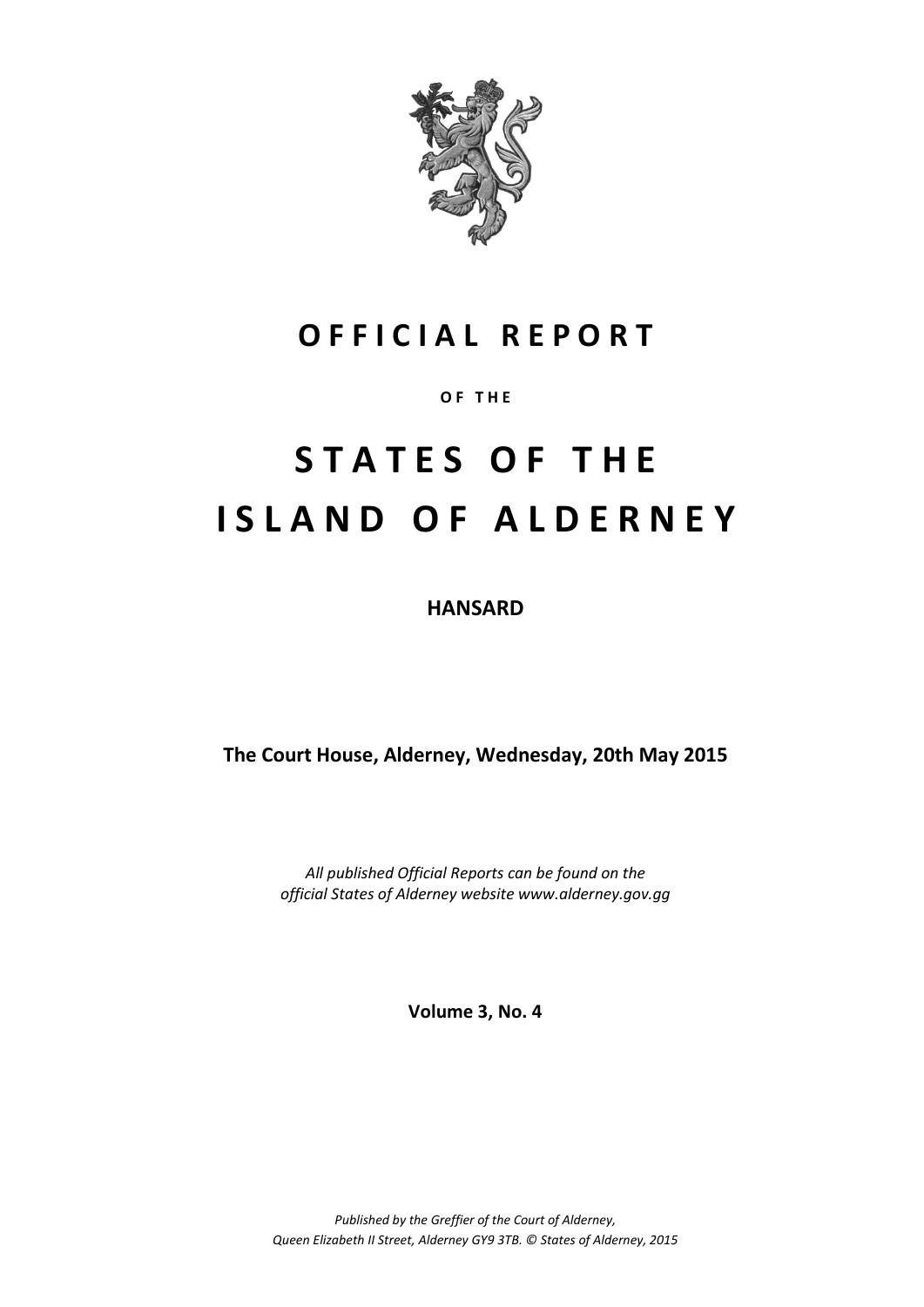### **Present:**

### **Mr Stuart Trought, President**

### **Members**

Mr Neil Harvey Mr Louis Jean Mr Robert McDowall Mr Graham McKinley Mrs Norma Paris Mr Steve Roberts Mr Christopher Rowley Mr Francis Simonet Mr Ian Tugby

### **The Greffier of the Court**

Mrs Sarah Kelly

## **Business transacted**

| I. The Alderney eGambling (Amendment) Regulations, 2015 - Not annulled  61 |  |
|----------------------------------------------------------------------------|--|
| II. Alderney Commission for Renewable Energy - Additional functions -      |  |
|                                                                            |  |
|                                                                            |  |
|                                                                            |  |

\_\_\_\_\_\_\_\_\_\_\_\_\_\_\_\_\_\_\_\_\_\_\_\_\_\_\_\_\_\_\_\_\_\_\_\_\_\_\_\_\_\_\_\_\_\_\_\_\_\_\_\_\_\_\_\_\_\_\_\_\_\_\_\_\_\_\_\_\_\_\_\_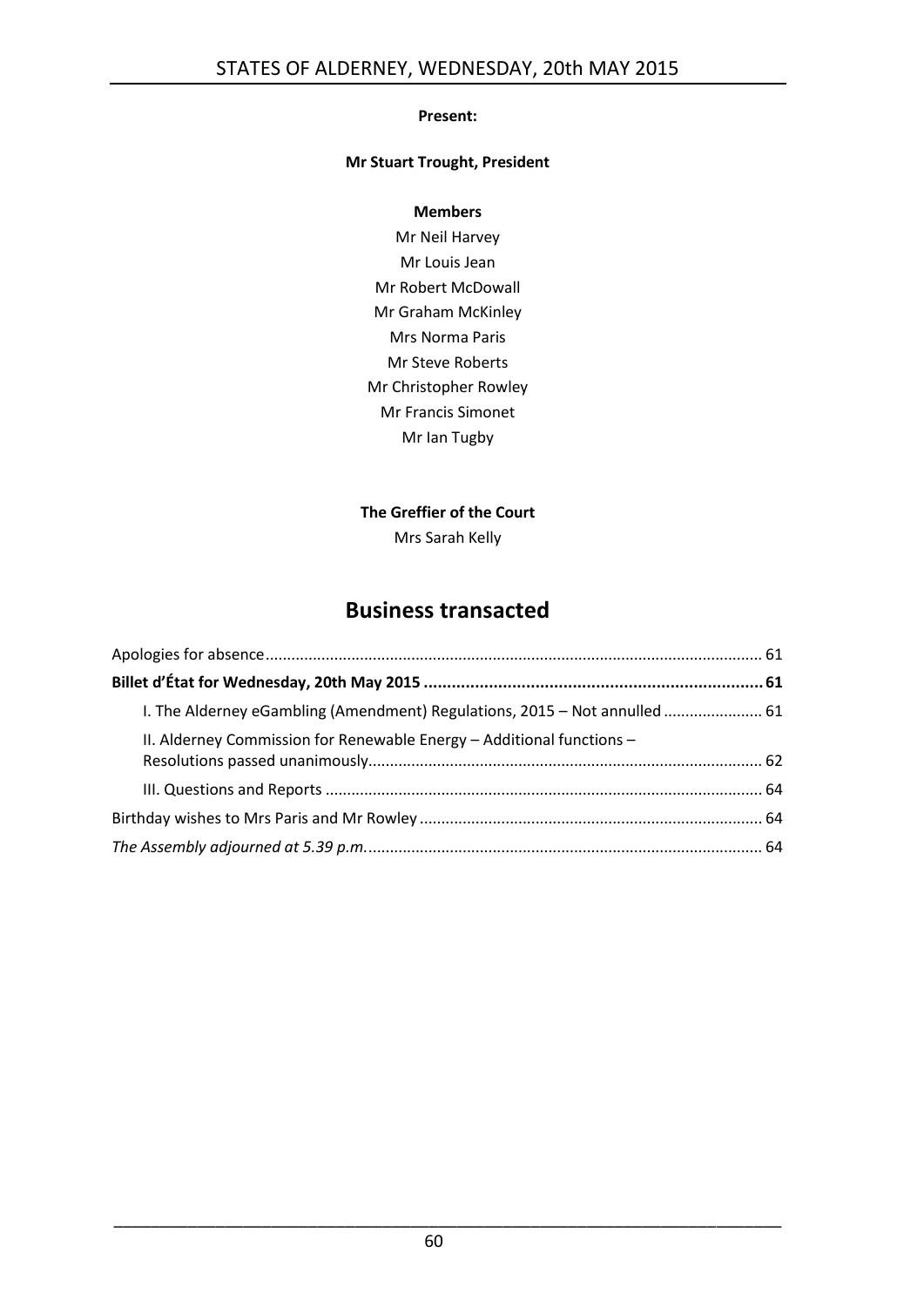# States of Alderney

*The States met at 5.30 p.m. in the presence of Lieutenant G T Workman RN (Rtd), a representative of His Excellency Air Marshal Peter Walker, C.B., C.B.E. Lieutenant-Governor and Commander-in-Chief of the Bailiwick of Guernsey*

[THE PRESIDENT *in the Chair*]

### **PRAYERS**

*The Greffier*

### **ROLL CALL**

*The Greffier*

### **Apologies for absence**

<span id="page-2-0"></span>**The President:** Mr Birmingham has given his apologies, Madam Greffier.

<span id="page-2-1"></span>**The Greffier:** Thank you, sir.

# Billet d'État for Wednesday, 20th May 2015

### **I. The Alderney eGambling (Amendment) Regulations, 2015 – Not annulled**

<span id="page-2-2"></span>*Item I.*

*The States of Alderney is asked: to resolve that 'The Alderney eGambling (Amendment) Regulations, 2015' not be annulled.*

**The President:** If you could move to Item I, please, Madam Greffier.

**The Greffier:** Sir, Item I is The Alderney eGambling (Amendment) Regulations, 2015. The 5 States is asked to resolve that those Regulations not be annulled.

**The President:** Thank you very much, Madam Greffier. Before we move to Item I, Mr Harvey, as Convener, were there any comments at the People's Meeting, please?

10

**Mr Harvey:** Thank you, sir.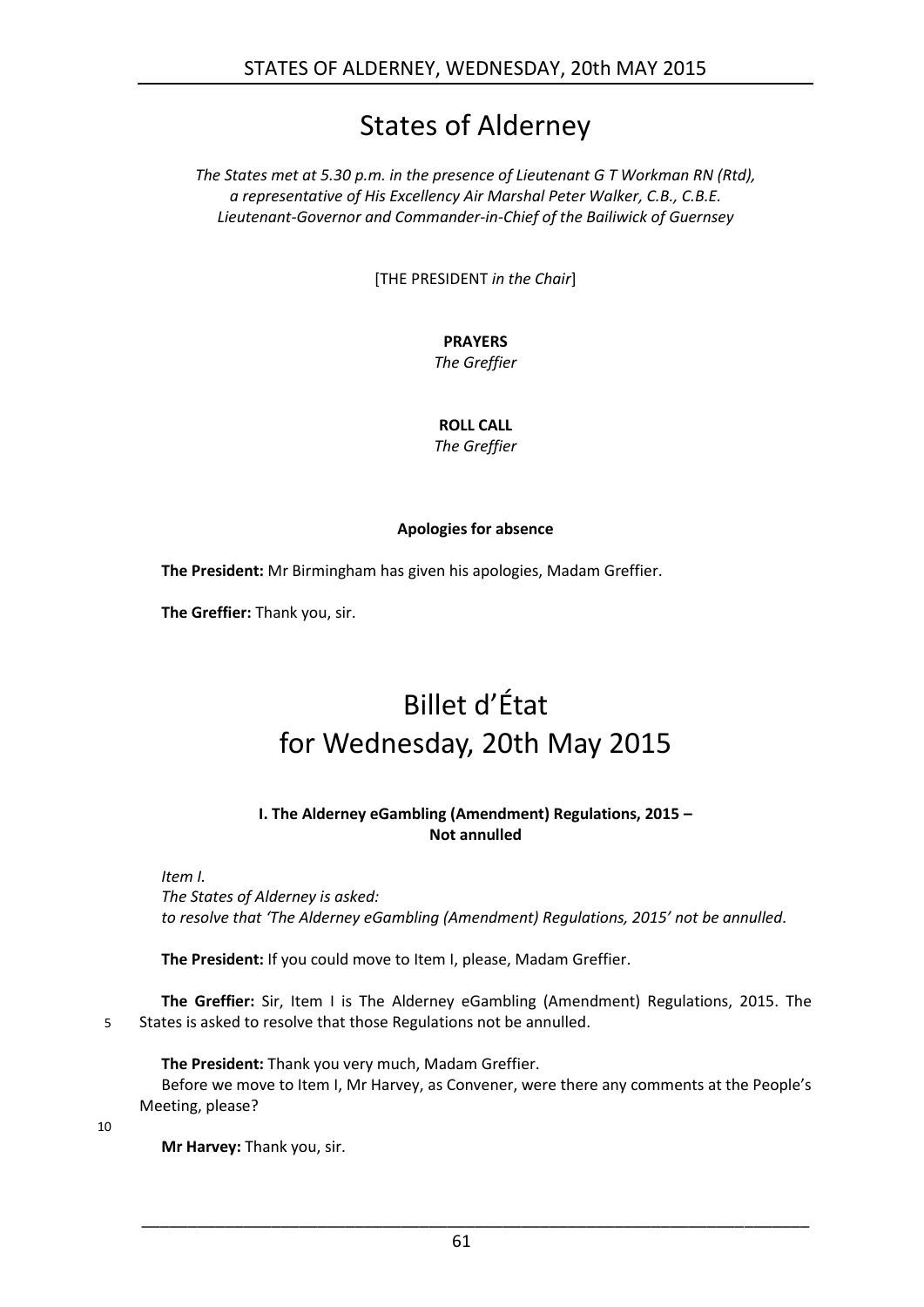I convened the People's Meeting on 13th May, assisted by the Chief Executive and Treasurer. There were seven States Members including myself, Minutes Secretary, 13 public and three press.

15 There were no comments on this Item.

### **The President:** Thank you very much.

So Madam Greffier, we move to Item I proper. Mr Harvey, I believe you wish to propose this.

20 **Mr Harvey:** Thank you, sir.

This is one of these regular matters where we are asked not to annul a regulation passed on behalf of the Gambling Commission.

The primary purpose is to introduce a required form for eGambling licences and Category 2 association certificate holders to use in order to report the number of gambling businesses 25 associated with the eGambling licensee or Category 2 associate certificate, in order to calculate their licence or certificate fee in accordance with fees introduced fairly recently.

So following the change in the fee structure for our licensees, this is a small technical measure to enable them to monitor and charge accordingly, and I recommend it to the Assembly.

30

**The President:** Thank you very much, Mr Harvey. Mr Simonet, I believe you wish to second this.

**Mr Simonet:** Yes, I do, Mr President, thank you.

- 35 I would just like to say that these amendments are a clear and welcome signal that Alderney eGambling are constantly amending their legislation to keep abreast of the ever-changing demands of the industry, and perhaps more importantly, keeping ahead of our competitors. We are fortunate that we can agree and process these changes with a timespan that many jurisdictions would envy.
- 40 Therefore I recommend these to my fellow States Members.

**The President:** Thank you very much, Mr Simonet.

Does any Member wish to speak on Item I? Mr Jean? No?

Madam Greffier, I think we can take that as passed. Thank you very much indeed.

### **II. Alderney Commission for Renewable Energy – Additional functions – Resolutions passed unanimously**

<span id="page-3-0"></span>*Item II.*

*The States of Alderney is asked to approve the following resolutions:* 

*1. That the Commission for Renewable Energy be conferred the following functions under section 7(1)(c) of the Renewable Energy (Alderney) Law, 2007 (in addition to the functions conferred upon it under that Law or by any other enactment) –*

*a. To make formal contributions to Alderney Electricity Limited as the Commission considers appropriate in order to subsidise the cost of electricity to residents of the Island of Alderney, and* 

*b. To make formal contributions to the States of Alderney as the Commission considers appropriate; and* 

\_\_\_\_\_\_\_\_\_\_\_\_\_\_\_\_\_\_\_\_\_\_\_\_\_\_\_\_\_\_\_\_\_\_\_\_\_\_\_\_\_\_\_\_\_\_\_\_\_\_\_\_\_\_\_\_\_\_\_\_\_\_\_\_\_\_\_\_\_\_\_\_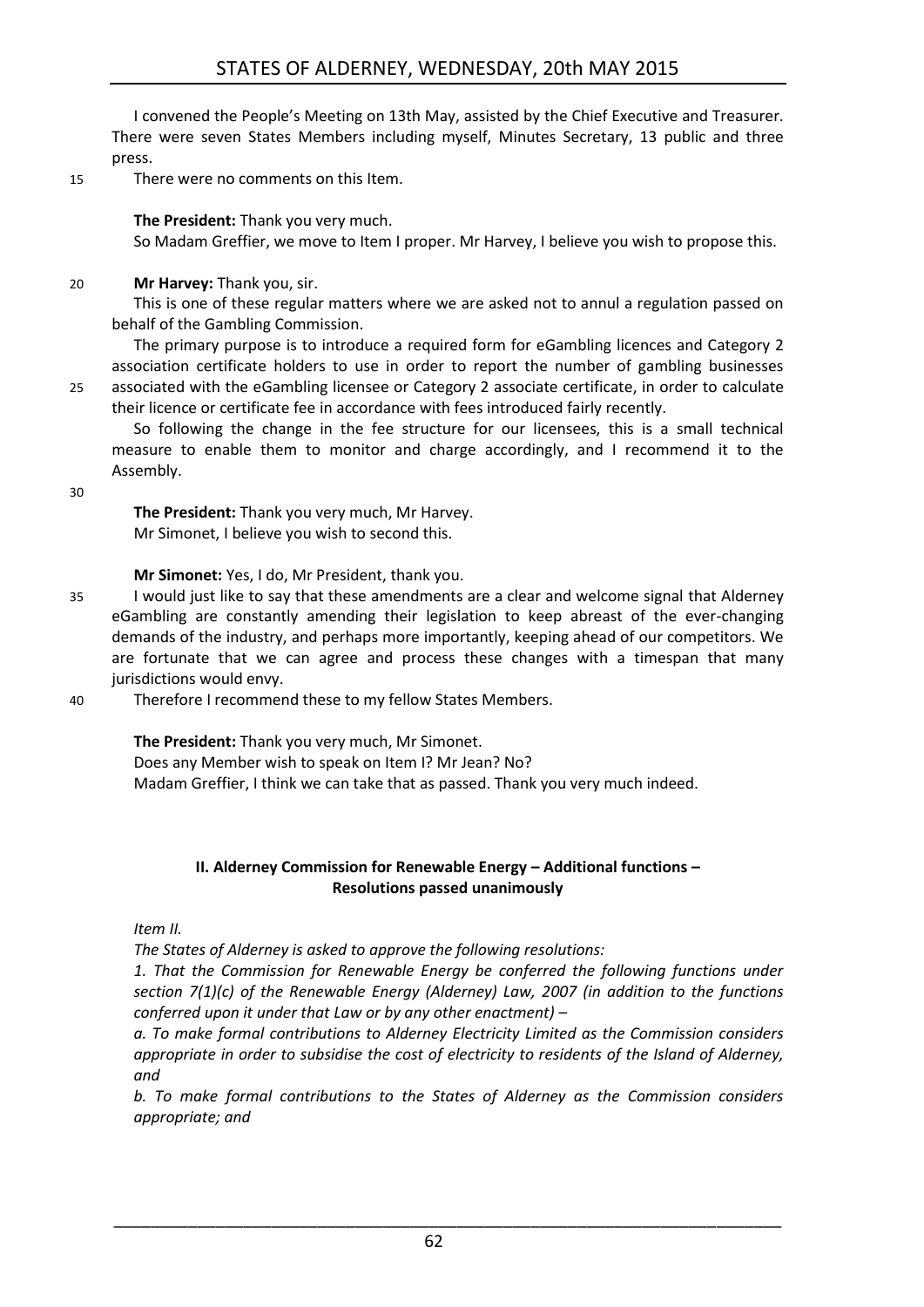*2. That resolution 1 above is for the removal of any doubt and is not to be construed as impliedly invalidating anything done in conformity with any enactment or rule of law, either before or after these resolutions are approved by the States of Alderney.* 

45 **The President:** We move to Item II, please.

**The Greffier:** Sir, Item II is the Alderney Commission for Renewable Energy – additional functions.

The States of Alderney is asked to approve the following resolutions: that the Commission for 50 Renewable Energy be conferred the following functions under section 7(1)(c) of the Renewable Energy (Alderney) Law, 2007, in addition to the functions conferred upon it under that Law or by any other enactment – to make formal contributions to Alderney Electricity Limited as the Commission considers appropriate in order to subsidise the cost of electricity to residents of the Island of Alderney; and to make formal contributions to the States of Alderney as the 55 Commission considers appropriate; and that resolution 1 above is for the removal of any doubt

- and is not to be construed as impliedly invalidating anything done in conformity with any enactment or rule of law, either before or after these resolutions are approved by the States of Alderney.
- 60 **The President:** Thank you very much, Madam Greffier.

In the initial case, I am going to take both of these resolutions as one. In the event that there is any dispute to these, we will take them individually.

Mr Harvey as Convener, were there any comments on this please?

#### 65 **Mr Harvey:** Thank you, sir.

There was on question on this Item. A member of the public asked, 'Is this going to affect my electric bill?'

The enquirer was reassured that it should not in itself affect electricity bills, as the £200,000 has been paid at the same rate for several years and would continue so in the future.

70 Thank you.

**The President:** Thank you very much, Mr Harvey. Mr McDowall, I believe you wish to propose this?

### 75 **Mr McDowall:** Yes, thank you, Mr President, ladies and gentlemen.

This is a piece of legislation which just clarifies the powers of the Renewable Energy Commission (ACRE), and it also give some flexibility, so it is to give clarity to the fact that the Commission can contribute literally any amount to the Alderney Electricity Ltd as it sees fit. And I think most importantly going forward, it also gives it the power to make contributions to the

80 States of Alderney.

Clearly we wait with bated breath and expectations for tidal power and there will be a lot of work and exercise, and money no doubt, leading up to that, but it gives the flexibility to ACRE to contribute to the States of Alderney should it need it.

I commend both resolutions to the States.

85 Thank you.

**The President:** Thank you, very much , Mr McDowall. Mr Rowley, I believe you wish to second this.

90 **Mr Rowley:** Yes, that is right, sir. I would like to second it, and I have got no further comment to add.